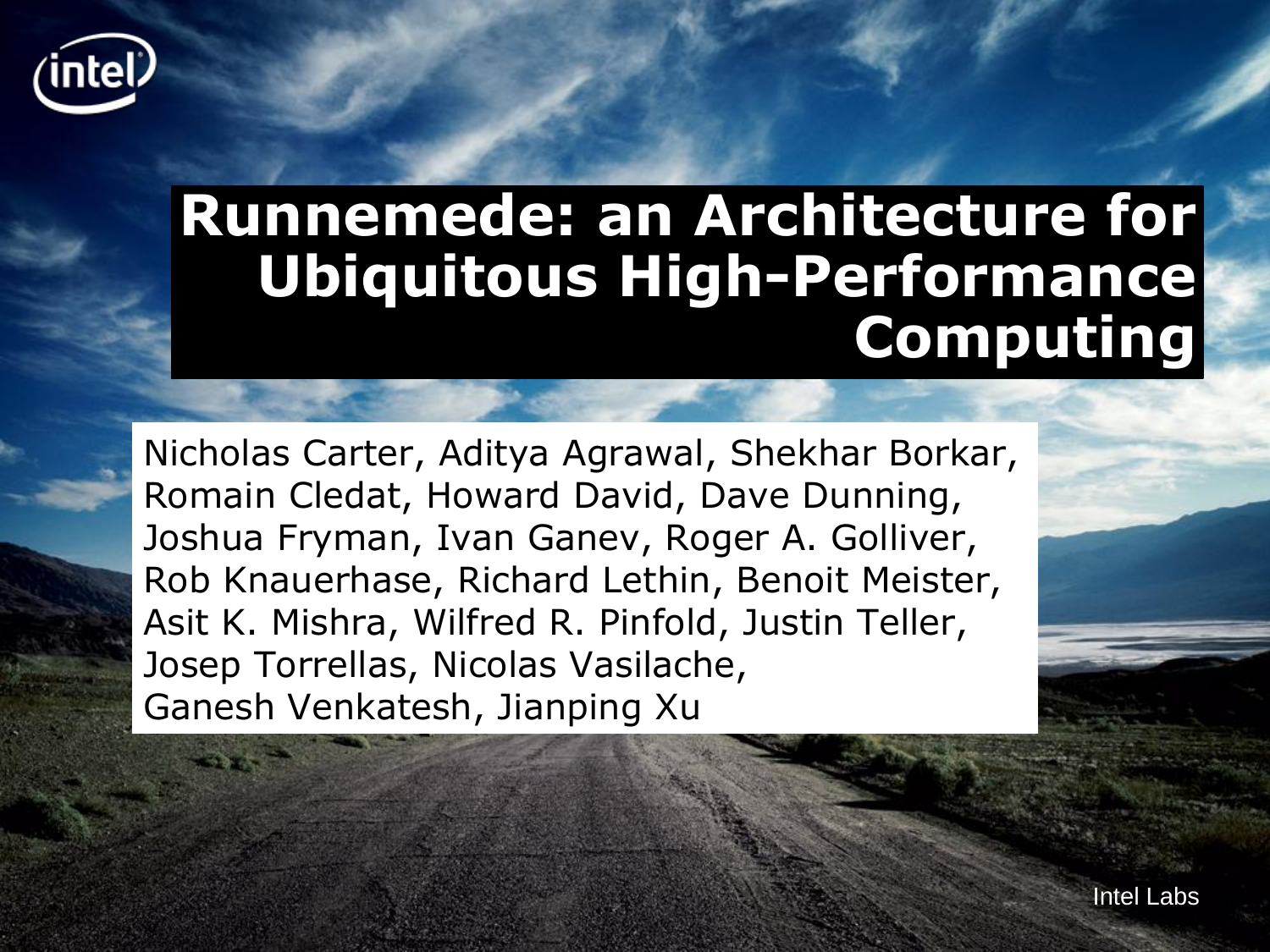

- INFORMATION IN THIS DOCUMENT IS PROVIDED IN CONNECTION WITH INTEL® PRODUCTS. NO LICENSE, EXPRESS OR IMPLIED, BY ESTOPPEL OR OTHERWISE, TO ANY INTELLECTUAL PROPERTY RIGHTS IS GRANTED BY THIS DOCUMENT. EXCEPT AS PROVIDED IN INTEL'S TERMS AND CONDITIONS OF SALE FOR SUCH PRODUCTS, INTEL ASSUMES NO LIABILITY WHATSOEVER, AND INTEL DISCLAIMS ANY EXPRESS OR IMPLIED WARRANTY, RELATING TO SALE AND/OR USE OF INTEL® PRODUCTS INCLUDING LIABILITY OR WARRANTIES RELATING TO FITNESS FOR A PARTICULAR PURPOSE, MERCHANTABILITY, OR INFRINGEMENT OF ANY PATENT, COPYRIGHT OR OTHER INTELLECTUAL PROPERTY RIGHT. INTEL PRODUCTS ARE NOT INTENDED FOR USE IN MEDICAL, LIFE SAVING, OR LIFE SUSTAINING APPLICATIONS.
- Intel may make changes to specifications and product descriptions at any time, without notice.
- All products, dates, and figures specified are preliminary based on current expectations, and are subject to change without notice.
- Intel, processors, chipsets, and desktop boards may contain design defects or errors known as errata, which may cause the product to deviate from published specifications. Current characterized errata are available on request.
- Code names featured are used internally within Intel to identify products that are in development and not yet publicly announced for release. Customers, licensees and other third parties are not authorized by Intel to use code names in advertising, promotion or marketing of any product or services and any such use of Intel's internal code names is at the sole risk of the user
- Performance tests and ratings are measured using specific computer systems and/or components and reflect the approximate performance of Intel products as measured by those tests. Any difference in system hardware or software design or configuration may affect actual performance.
- Intel, Intel Inside, and the Intel logo are trademarks of Intel Corporation in the United States and other countries.
- \*Other names and brands may be claimed as the property of others.
- Copyright © 2009 Intel Corporation.
- This research was, in part, funded by the U.S. Government. The views and conclusions contained in this document are those of the authors and should not be interpreted as representing the official policies, either expressed or implied, of the U.S. Government.



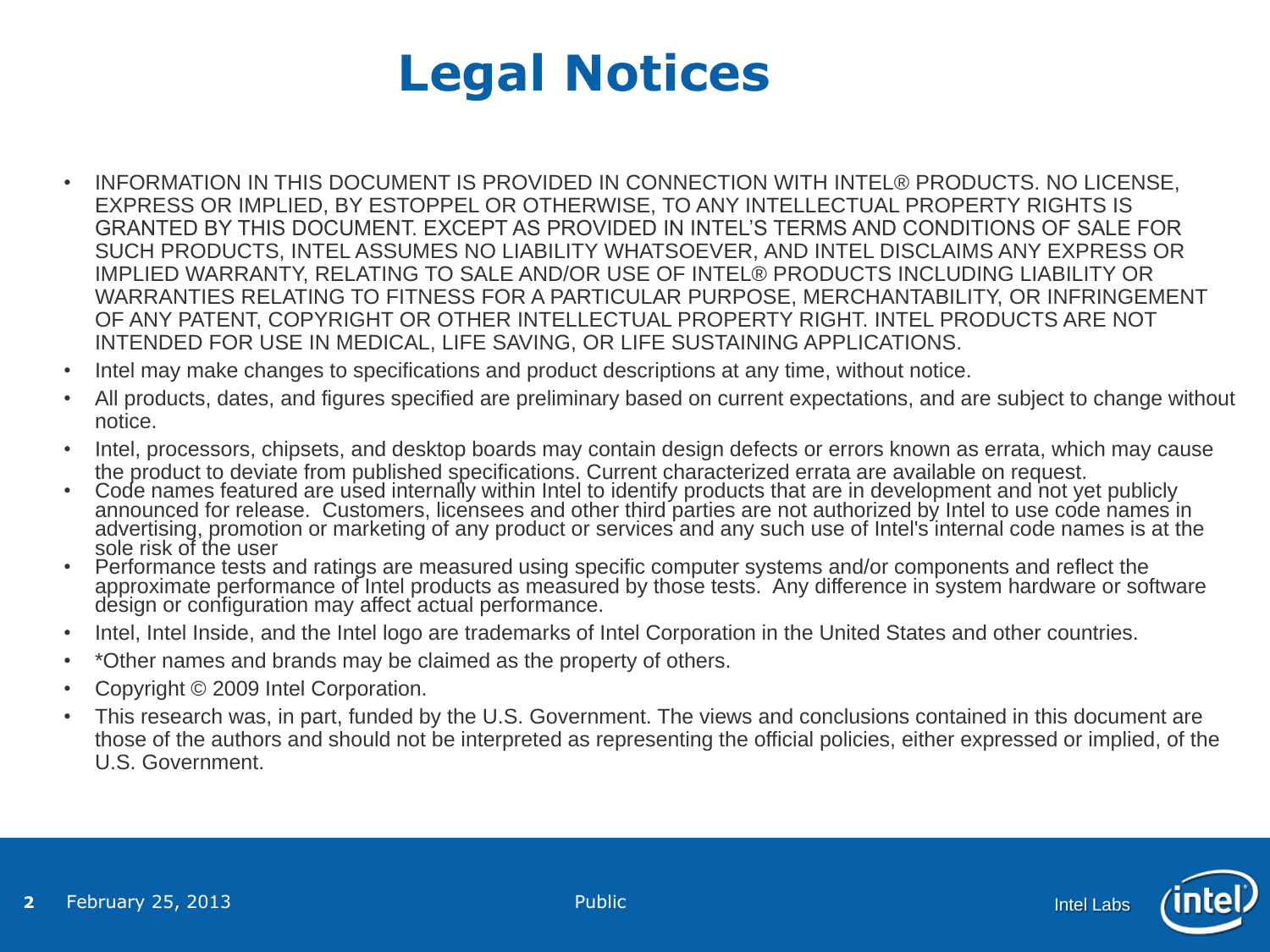#### **DARPA UHPC Program**

### Runnemede: Intel's UHPC research architecture

### 50 GOPS/Watt

## Ubiquitous

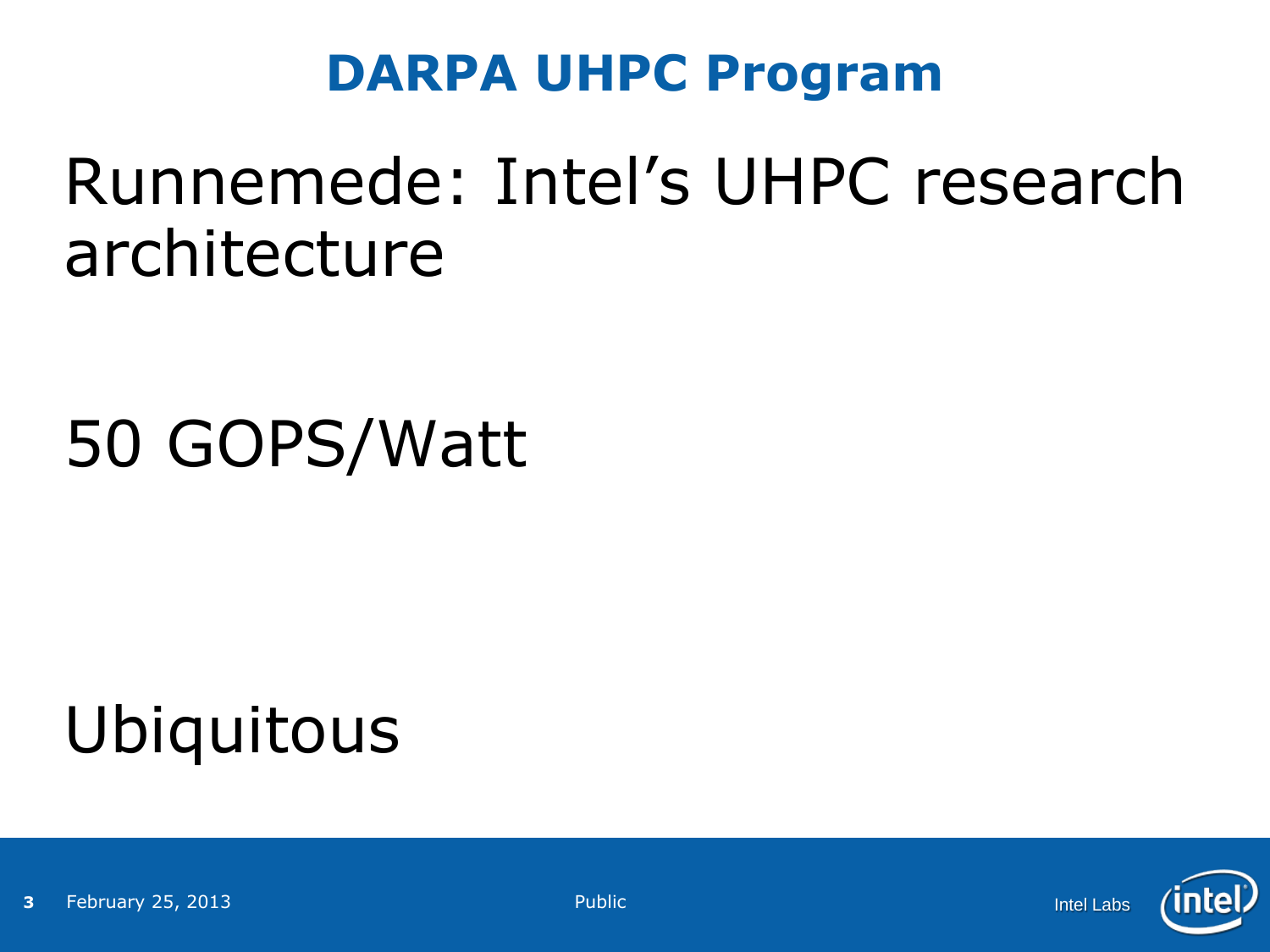### **A Runnemede Chip**



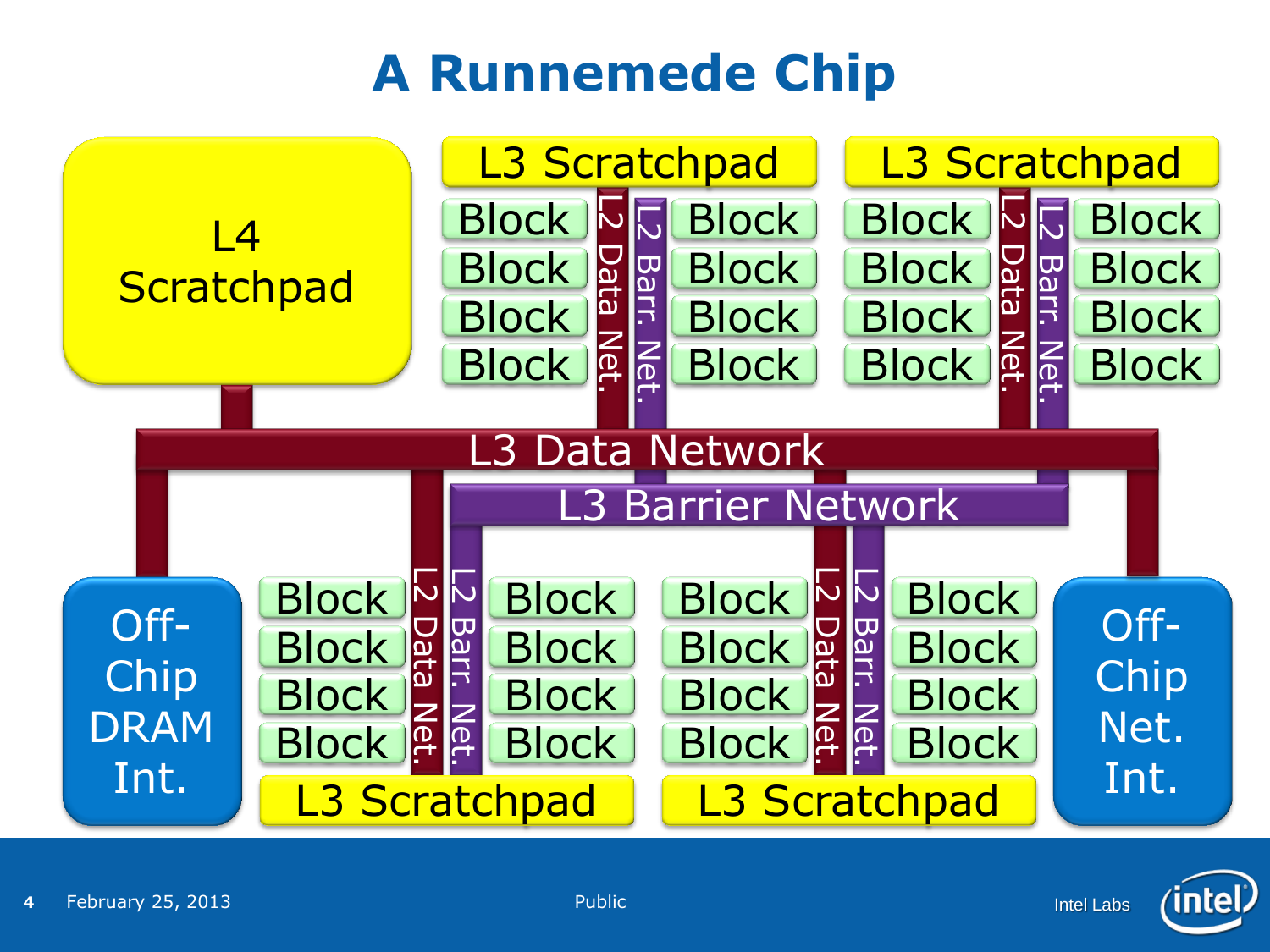#### **Heterogeneous Cores**



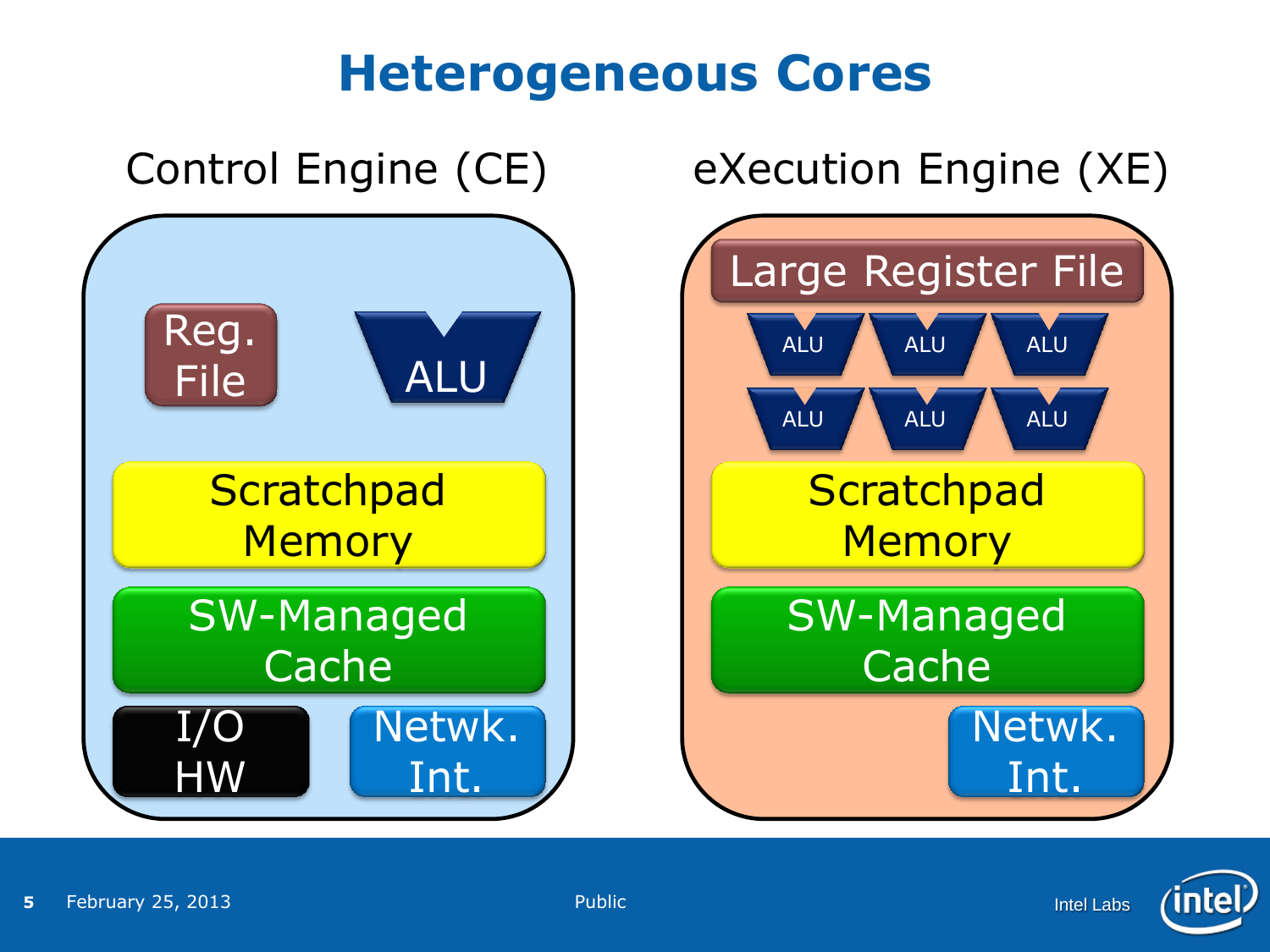#### **Heterogeneous Cores**



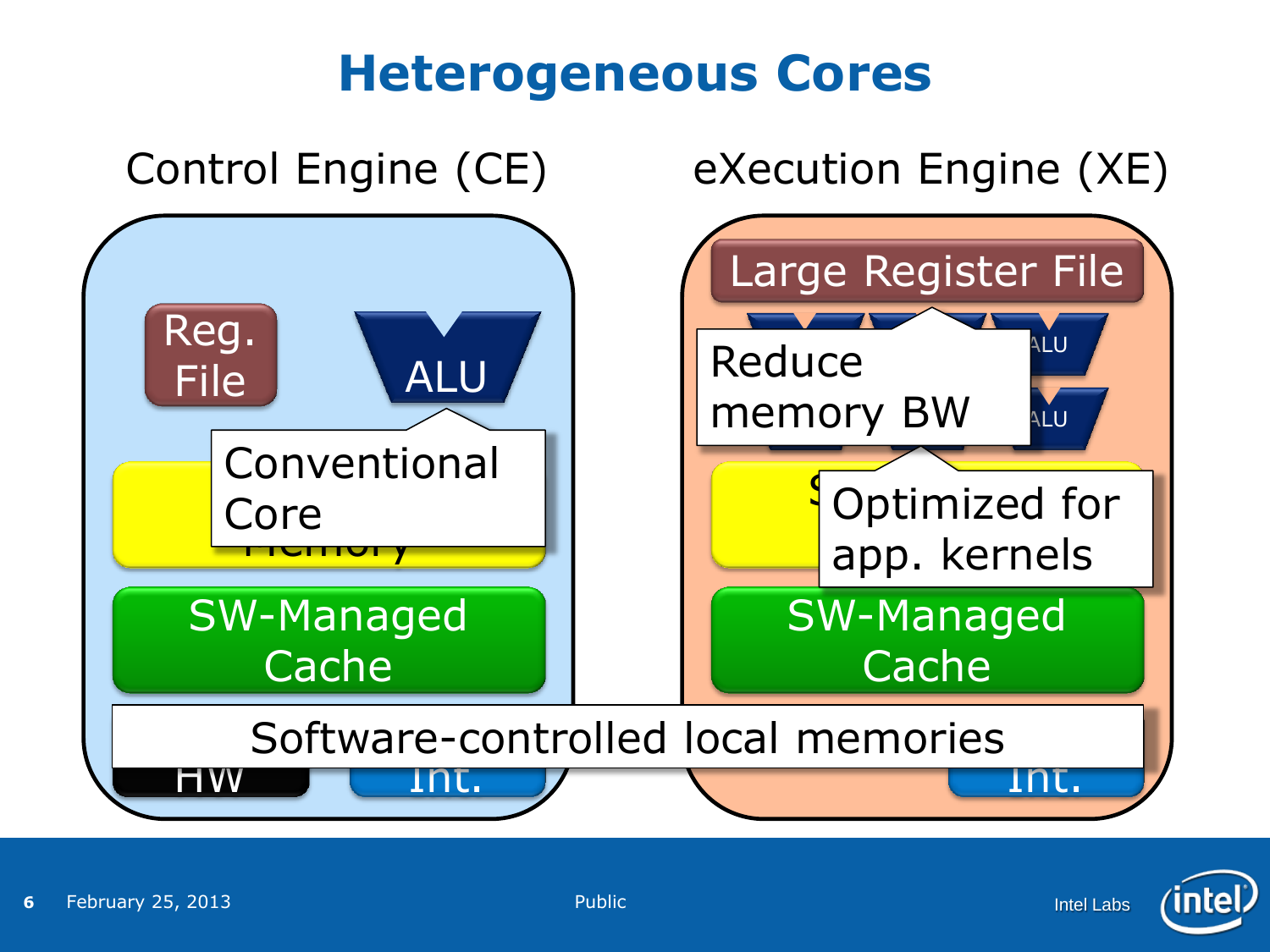#### **Heterogeneous Cores**



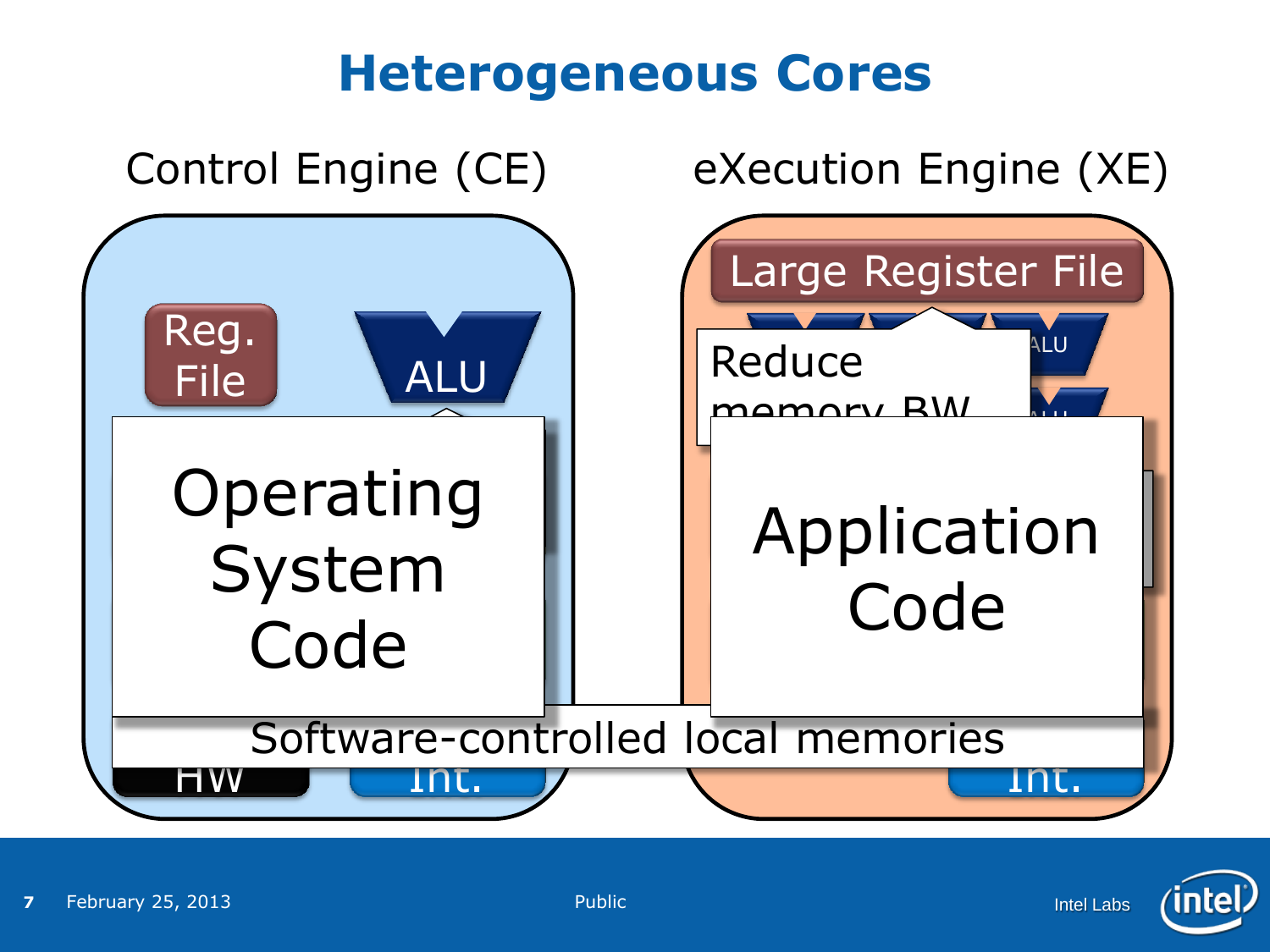### **Blocks: Cores Grouped for Locality**



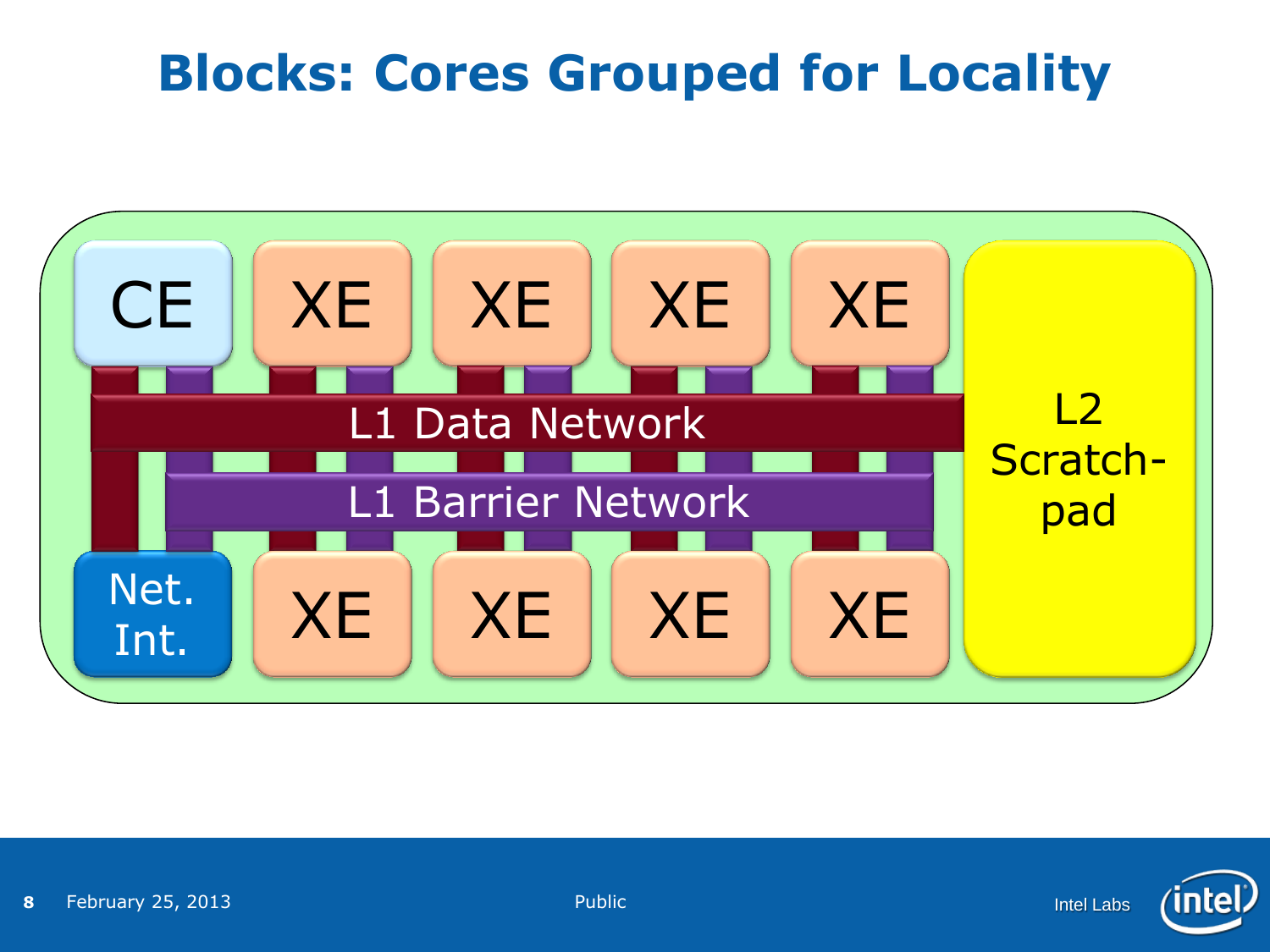### **Blocks: Cores Grouped for Locality**



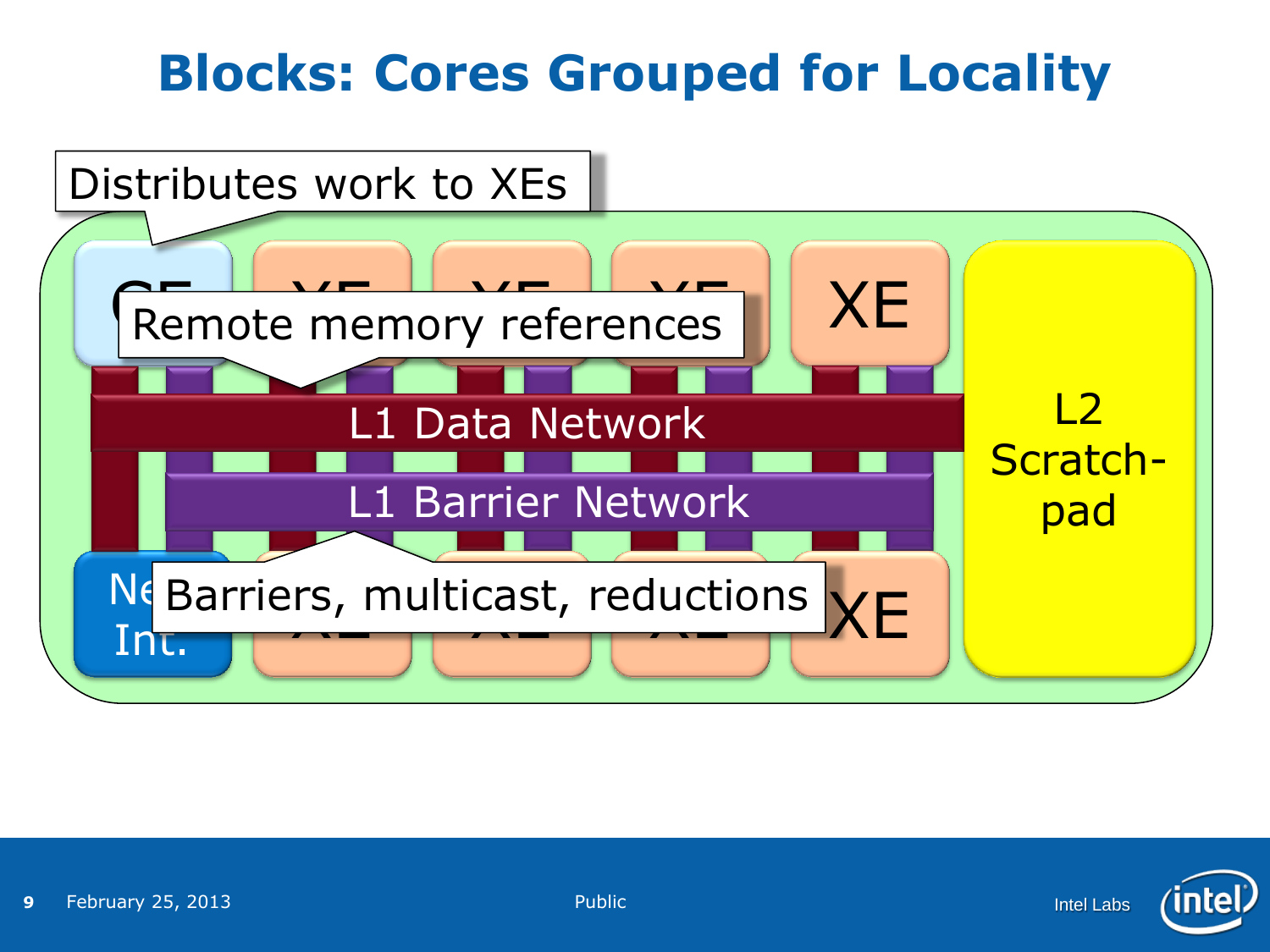

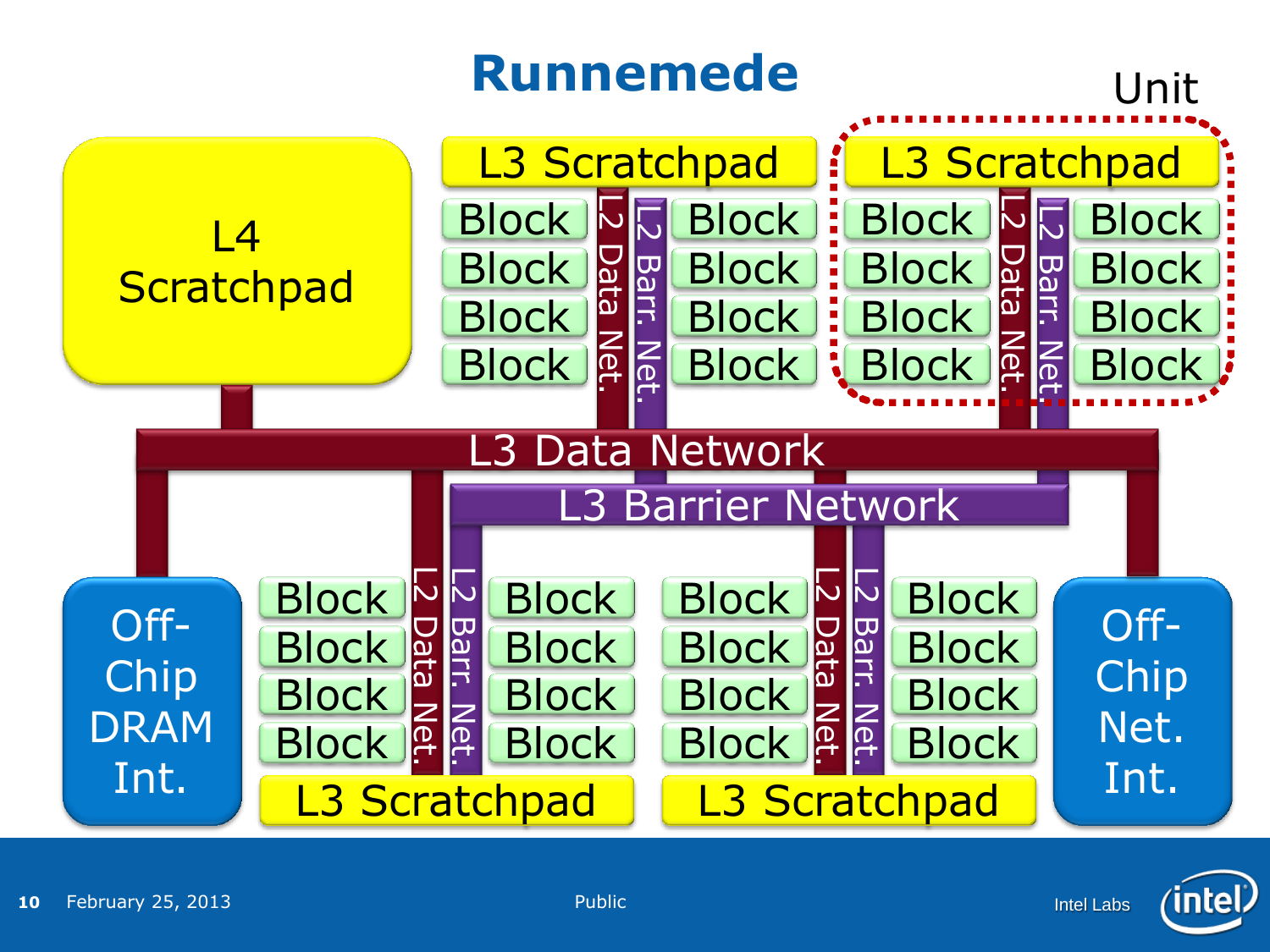#### **Case Studies**

- Co-design for Synthetic Aperture Radar
- Scratchpads vs. caches
- Network analysis (in paper)

### Energy unit: double-precision floating-point multiply (FM64)

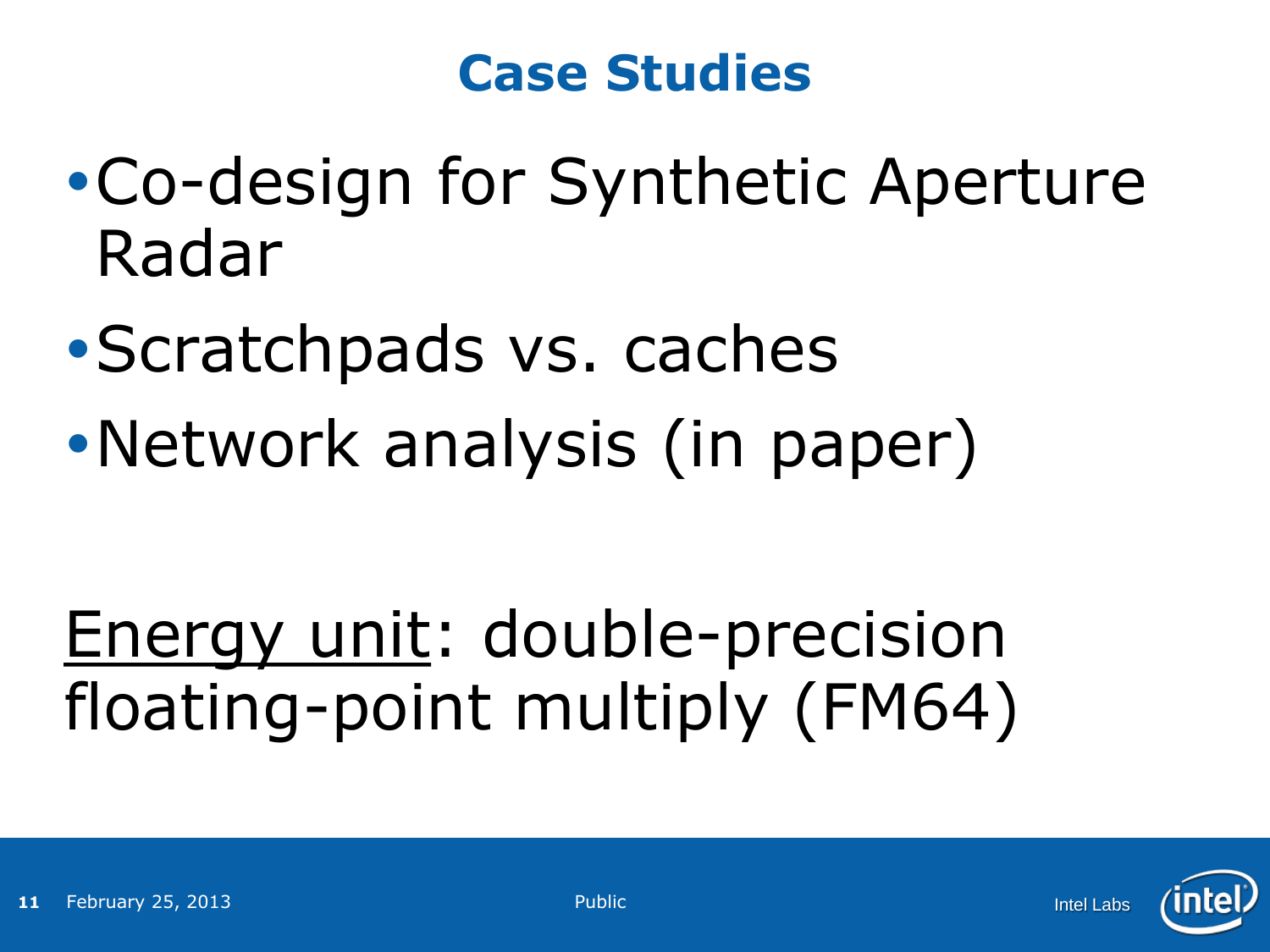# **Co-Design for Synthetic Aperture Radar** SAR: UHPC "challenge problem"

### HW, SW co-designed for energy efficiency

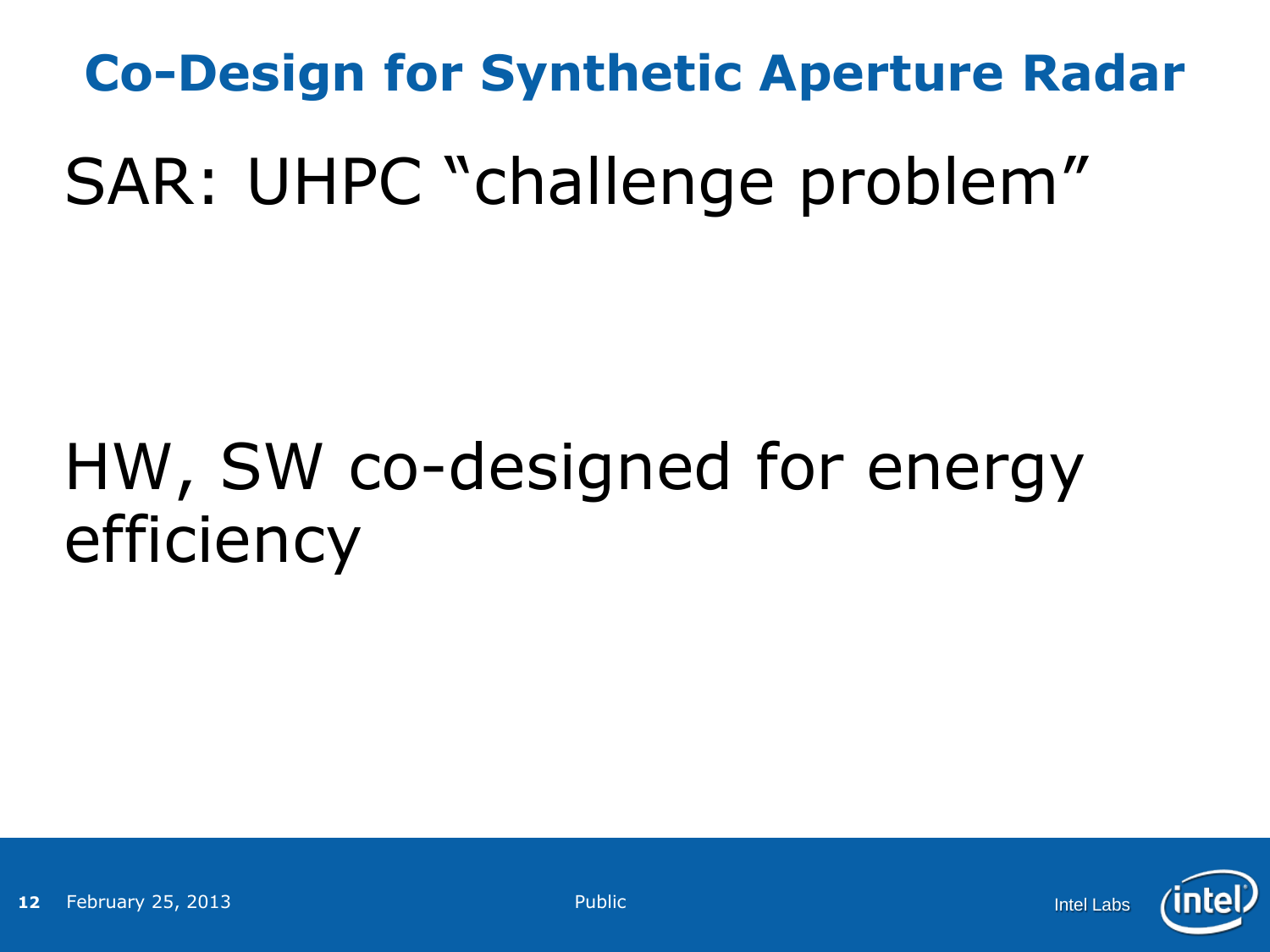### **Codesign for Synthetic Aperture Radar**



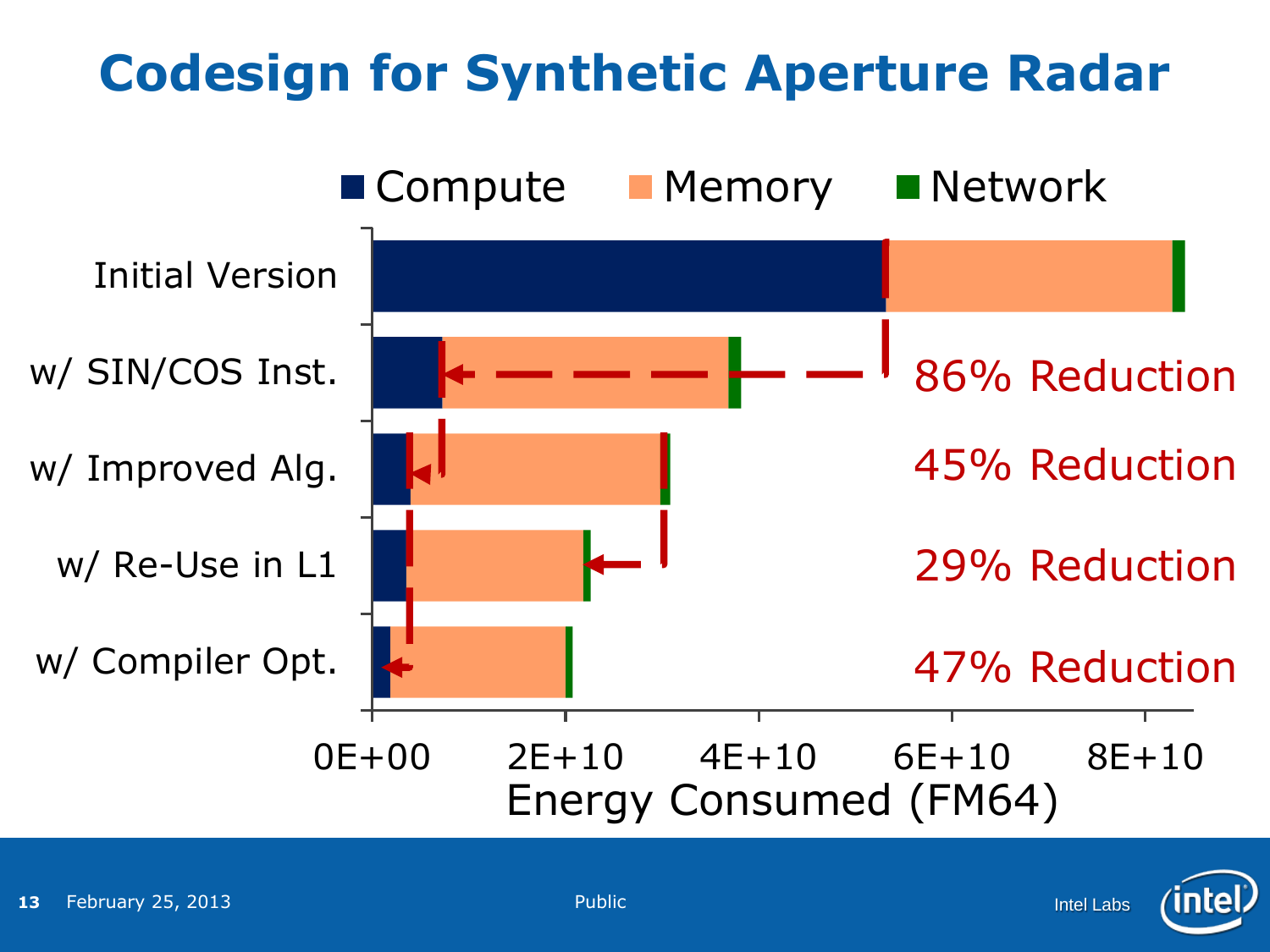### **Codesign for Synthetic Aperture Radar**



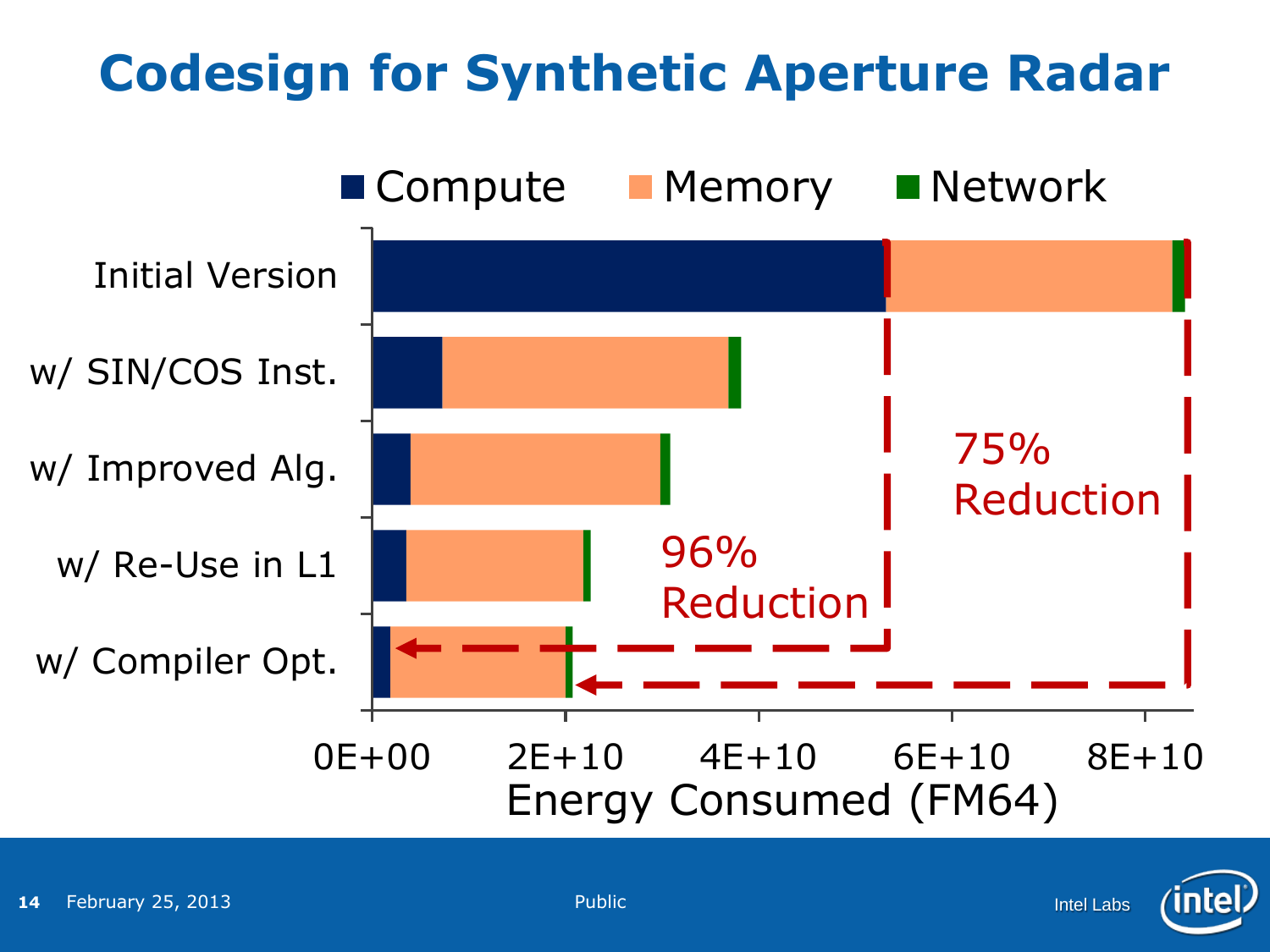### **Comparing Scratchpads and Caches**

### Questions:

- Energy?
- Programming Effort?

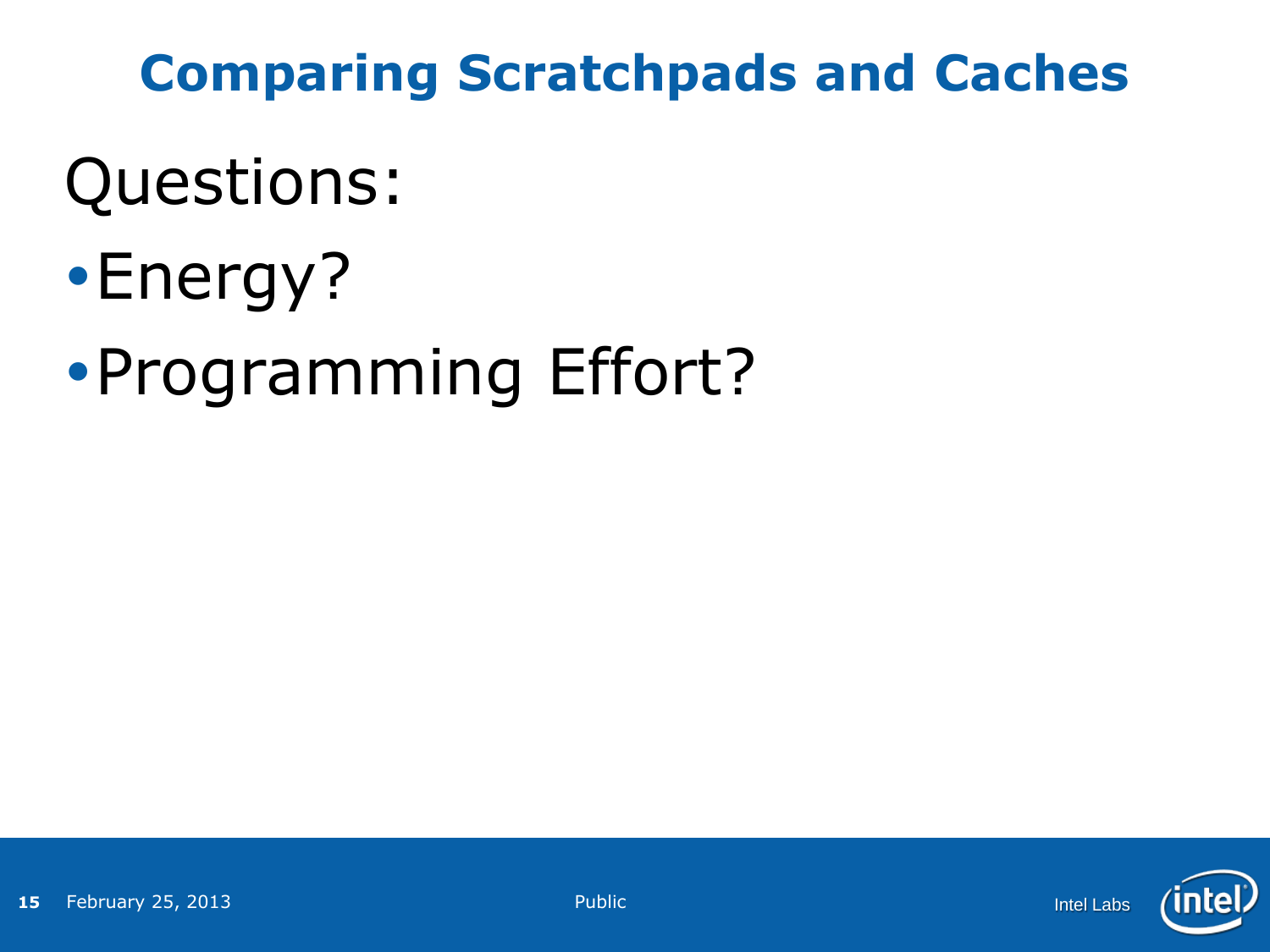### **Matrix Multiplication**



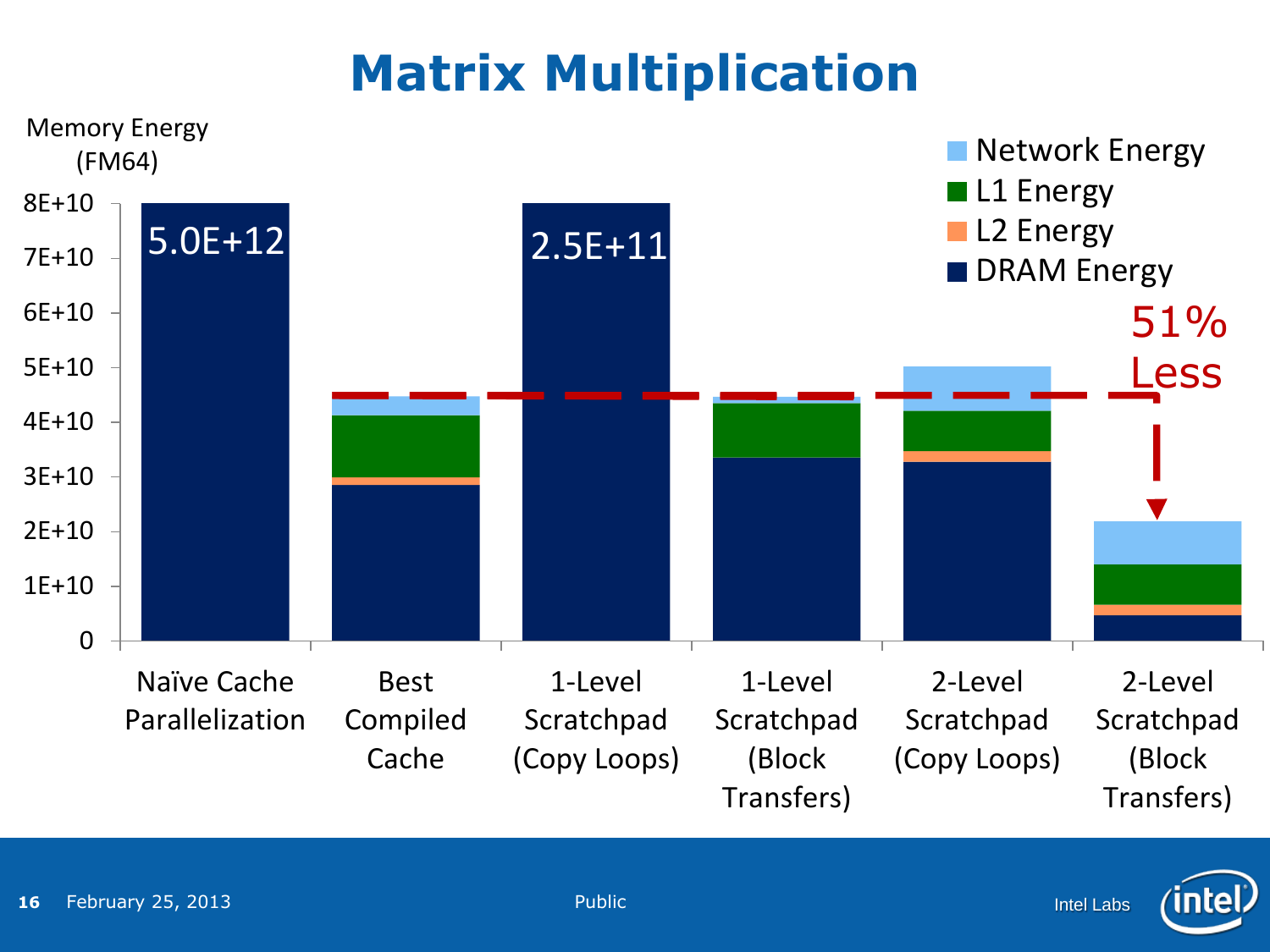### **Givens QR Decomposition**





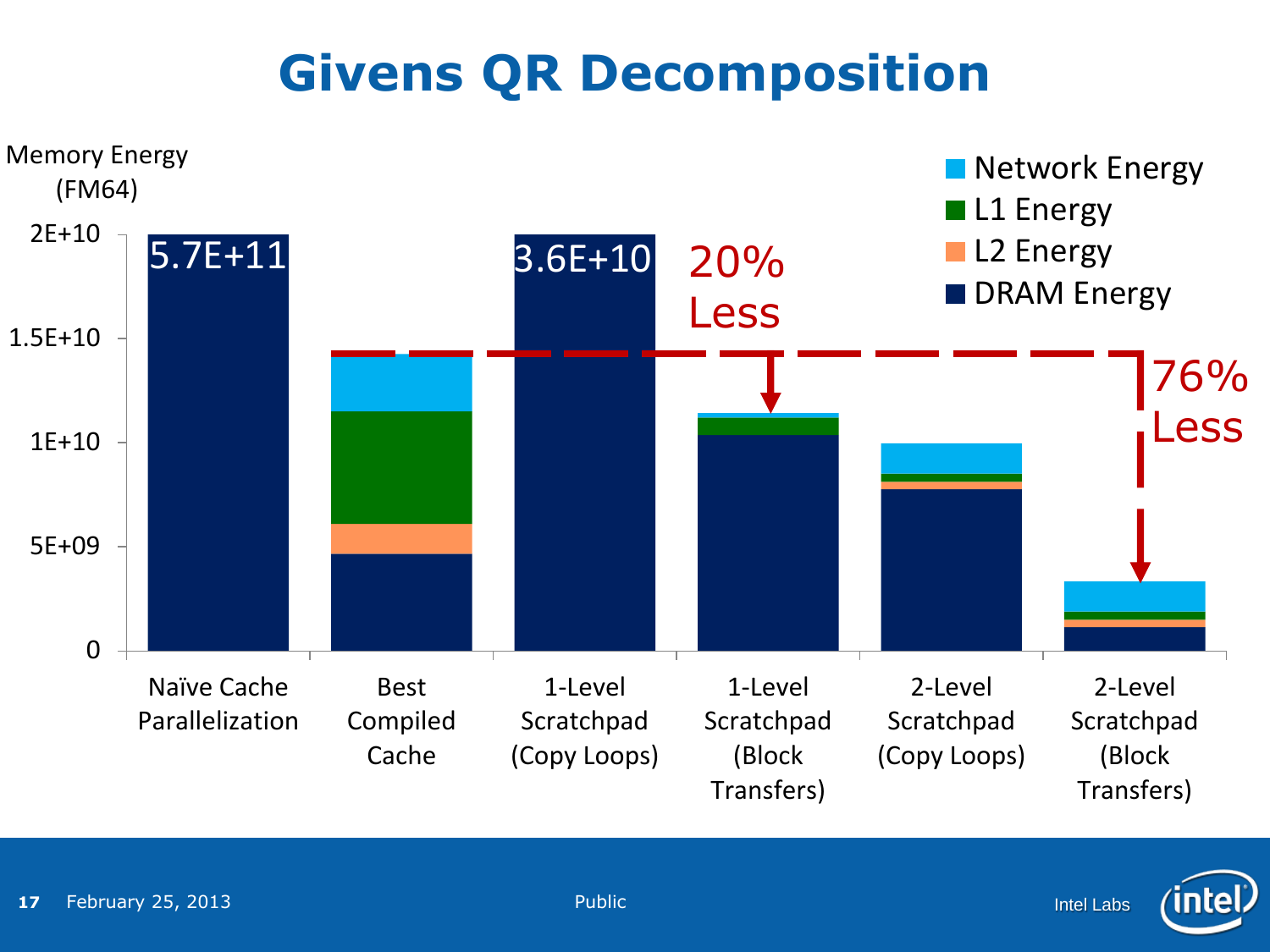### **Conclusion**

Runnemede is an energy-optimized research architecture

- NTV circuits, power/clock gating, co-design, SW-managed memory
- Co-design: 4x energy improvement
- SW-managed memory: 2-4x memory energy improvement